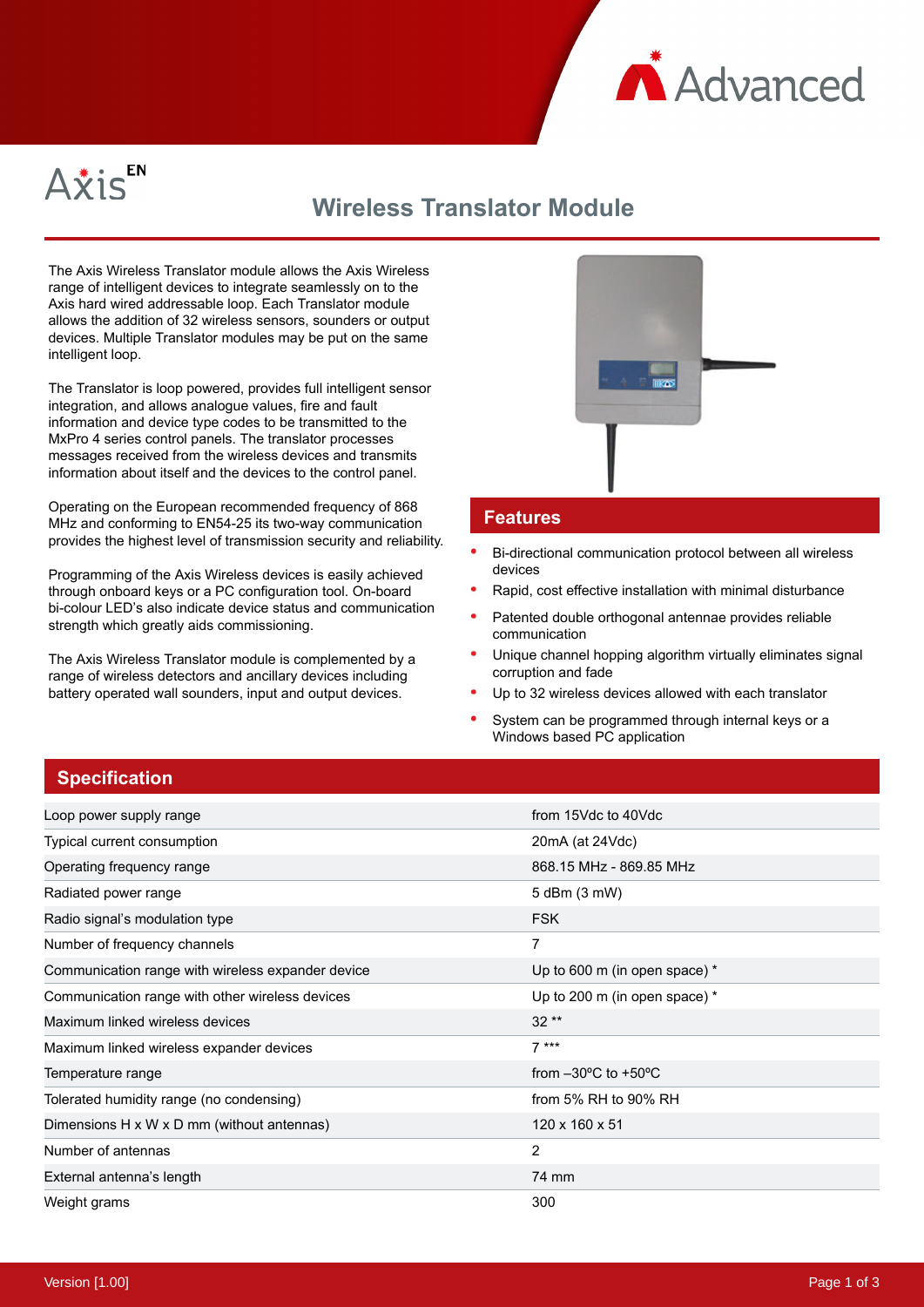**IP Rating 51C IP Rating** 51C

# **Order Codes and Options**

20-VW2W100-ADV: Wireless Translator Module